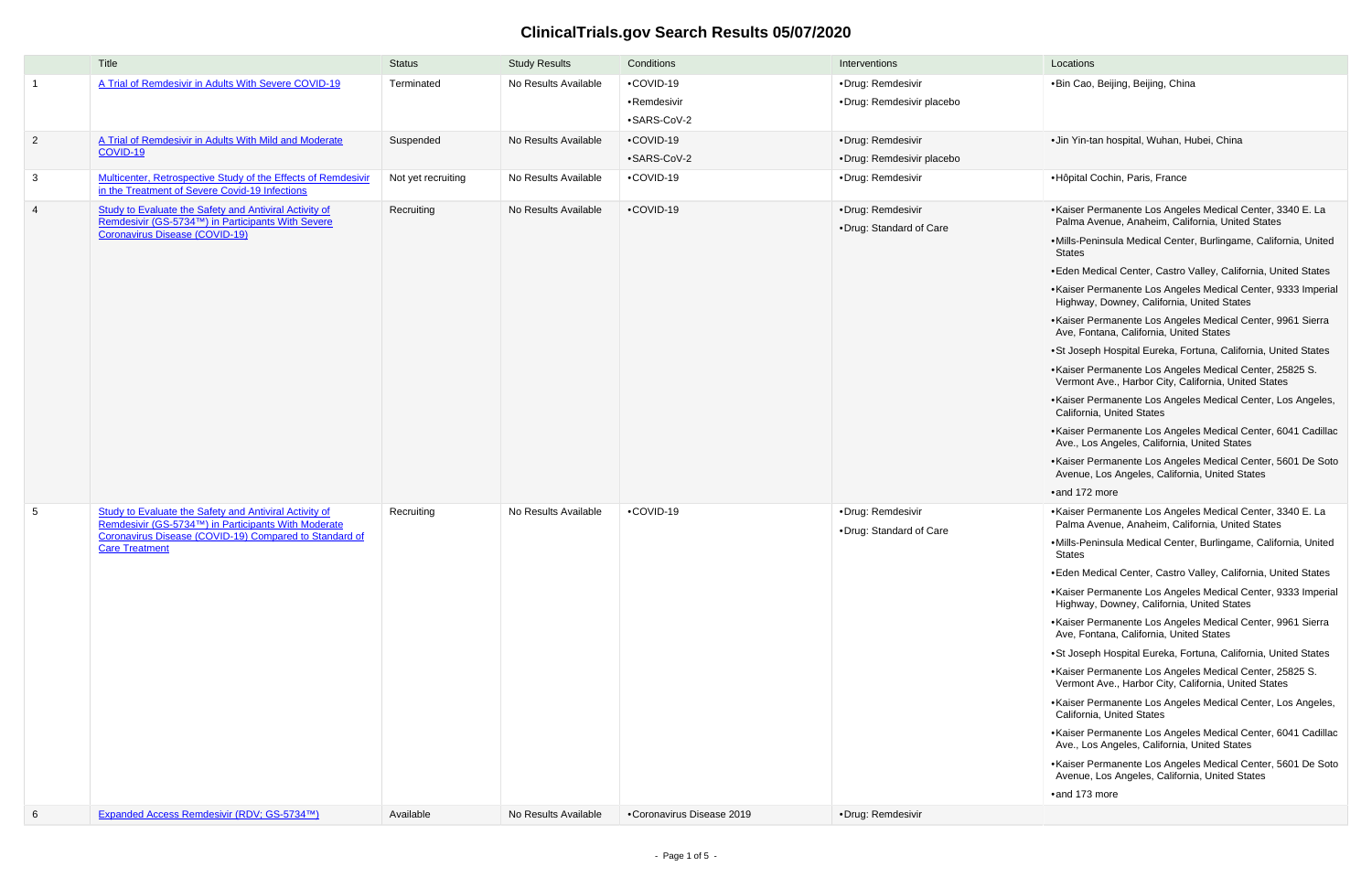|                | Title                                                                                                                           | <b>Status</b> | <b>Study Results</b> | Conditions           | Interventions              | Locations                     |
|----------------|---------------------------------------------------------------------------------------------------------------------------------|---------------|----------------------|----------------------|----------------------------|-------------------------------|
| $\overline{7}$ | Expanded Access Treatment Protocol: Remdesivir (RDV;<br>GS-5734) for the Treatment of SARS-CoV2 (CoV) Infection<br>$(COVID-19)$ | Available     | No Results Available | •SARS-CoV2 Infection | ·Drug: Remdesivir          | ·Universit<br><b>United S</b> |
|                |                                                                                                                                 |               |                      |                      |                            | •Banner-<br>United S          |
|                |                                                                                                                                 |               |                      |                      |                            | •Commur<br>Californi          |
|                |                                                                                                                                 |               |                      |                      |                            | ·St. Jude                     |
|                |                                                                                                                                 |               |                      |                      |                            | ·Scripps<br><b>States</b>     |
|                |                                                                                                                                 |               |                      |                      |                            | •Long Be<br>United S          |
|                |                                                                                                                                 |               |                      |                      |                            | ·Huntingt                     |
|                |                                                                                                                                 |               |                      |                      |                            | ·Scripps                      |
|                |                                                                                                                                 |               |                      |                      |                            | ·Californi<br>United S        |
|                |                                                                                                                                 |               |                      |                      |                            | ·Universit<br>San Frar        |
|                |                                                                                                                                 |               |                      |                      |                            | $\bullet$ and 188             |
| $8\phantom{1}$ | Treatments for COVID-19: Canadian Arm of the SOLIDARITY                                                                         | Recruiting    | No Results Available | •COVID-19            | ·Drug: Lopinavir/ritonavir | ·Universit                    |
|                | Trial                                                                                                                           |               |                      |                      | ·Drug: Hydroxychloroquine  | ·Vancouv                      |
|                |                                                                                                                                 |               |                      |                      | ·Drug: remdesivir          | Univerist<br>Canada           |
|                |                                                                                                                                 |               |                      |                      |                            | ·St Paul's                    |
|                |                                                                                                                                 |               |                      |                      |                            | ·Island H<br>Columbi          |
|                |                                                                                                                                 |               |                      |                      |                            | ·Island H<br>Columbi          |
|                |                                                                                                                                 |               |                      |                      |                            | •The Otta<br>Canada           |
|                |                                                                                                                                 |               |                      |                      |                            | •The Otta                     |
|                |                                                                                                                                 |               |                      |                      |                            | •North Yo                     |
|                |                                                                                                                                 |               |                      |                      |                            | ·Sunnybr                      |
|                |                                                                                                                                 |               |                      |                      |                            | •Toronto                      |
|                |                                                                                                                                 |               |                      |                      |                            | ·and 5 m                      |

- •University of Alabama- Birmingham, Birmingham, Alabama, United States
- •Banner- University Medical Center Phoenix, Phoenix, Arizona, United States
- •Community Regional Medical Centers (CRMC), Fresno, California, United States
- •St. Jude Medical Center, Fullerton, California, United States
- •Scripps Memorial Hospital La Jolla, La Jolla, California, United States
- •Long Beach Memorial Medical Center, Long Beach, California, United States
- •Huntington Hospital, Pasadena, California, United States
- •Scripps Mercy Hospital, San Diego, California, United States
- •California Pacific Medical Center, San Francisco, California, United States
- •University of California, Medical Center (Parnassus Campus), San Francisco, California, United States
- •and 188 more
- •University of Alberta Hopsital, Edmonton, Alberty, Canada
- •Vancouver General Hospital, Vancouver Coastal Health, Univeristy of British Columbia, Vancouver, British Columbia, Canada
- •St Paul's Hospital, Vancouver, British Columbia, Canada
- •Island Health Royal Jubilee Hospital, Victoria, British Columbia, Canada
- •Island Health Victoria General Hospital, Victoria, British Columbia, Canada
- •The Ottawa Hospital General Campus, Ottawa, Ontario, Canada
- •The Ottawa Hospital Civic Campus, Ottawa, Ontario, Canada
- •North York General Hospital, Toronto, Ontario, Canada
- •Sunnybrook Health Sciences Centre, Toronto, Ontario, Canada
- •Toronto Western Hospital, Toronto, Ontario, Canada
- •and 5 more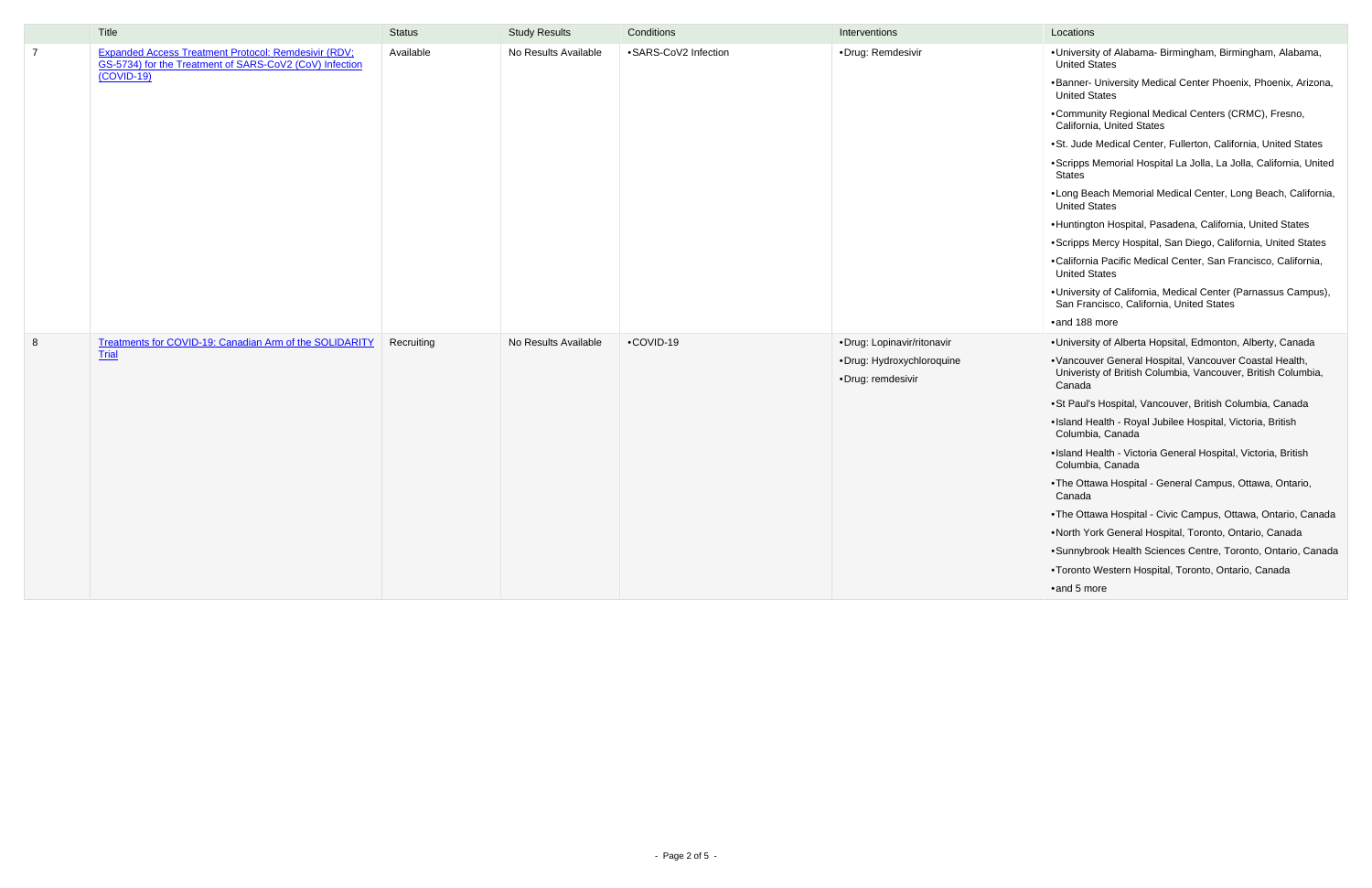|    | Title                                                                                                      | <b>Status</b>      | <b>Study Results</b> | Conditions                                                                        | Interventions                                                                                      | Locations                                                                                                                                                                                                                                                                                                            |
|----|------------------------------------------------------------------------------------------------------------|--------------------|----------------------|-----------------------------------------------------------------------------------|----------------------------------------------------------------------------------------------------|----------------------------------------------------------------------------------------------------------------------------------------------------------------------------------------------------------------------------------------------------------------------------------------------------------------------|
| 9  | <b>Adaptive COVID-19 Treatment Trial (ACTT)</b>                                                            | Recruiting         | No Results Available | •COVID-19                                                                         | •Other: Placebo<br>·Drug: Remdesivir                                                               | ·Universit<br>Infectiou<br>·Universit<br>Center, I<br>·Universit<br>Clinic, Lo<br>·Universit<br><b>Disease</b><br>•VA Palo<br>Alto, Cal<br>·Stanford<br>Infectiou<br>·Universit<br>- Infectio<br>·Naval M<br>San Dieç<br>·Universit<br>San Frai<br>Immuno<br>Medicine<br>•Cedars 9<br>United S<br>$\bullet$ and 50 n |
| 10 | The Efficacy of Different Anti-viral Drugs in COVID 19 Infected<br><b>Patients</b>                         | Recruiting         | No Results Available | •SARS-CoV Infection<br>•COVID 19<br>• Acute Respiratory Distress Syndrome<br>ARDS | ·Drug: Hydroxychloroquine<br>·Drug: Remdesivir<br>•Other: (Standard of Care) SoC                   | · Andreas                                                                                                                                                                                                                                                                                                            |
| 11 | <b>Antiviral Therapy and Baricitinib for the Treatment of Patients</b><br>With Moderate or Severe COVID-19 | Not yet recruiting | No Results Available | •SARS Coronavirus 2 Infection                                                     | •Drug: Baricitinib<br>·Drug: Hydroxychloroquine<br>·Drug: Lopinavir/Ritonavir<br>•Drug: Remdesivir | •Los Ang<br>Californi<br>$\cdot$ USC / N<br>California                                                                                                                                                                                                                                                               |
| 12 | <b>Investigational Therapeutics for the Treatment of People With</b><br><b>Ebola Virus Disease</b>         | Recruiting         | No Results Available | •Ebola Virus                                                                      | •Drug: ZMapp<br>·Drug: Remdesivir<br>·Drug: MAb114<br>•Drug: REGN-EB3                              | ·National<br>Maryland<br>·Ebola Tr<br>Gombe,                                                                                                                                                                                                                                                                         |

- •University of Alabama at Birmingham School of Medicine Infectious Disease, Birmingham, Alabama, United States
- •University of California San Diego Health Jacobs Medical Center, La Jolla, California, United States
- •University of California Los Angeles Medical Center Westwood Clinic, Los Angeles, California, United States
- •University of California Irvine Medical Center Infectious Disease, Orange, California, United States
- •VA Palo Alto Health Care System Infectious Diseases, Palo Alto, California, United States
- •Stanford University Stanford Hospital and Clinics Pediatrics Infectious Diseases, Palo Alto, California, United States
- •University of California Davis Medical Center Internal Medicine - Infectious Disease, Sacramento, California, United States
- •Naval Medical Center San Diego Infectious Disease Clinic, San Diego, California, United States
- •University of California San Francisco Zuckerberg San Francisco General Hospital - Division of Human Immunodeficiency Virus, Infectious Disease, and Global Medicine, San Francisco, California, United States
- •Cedars Sinai Medical Center, West Hollywood, California, United States
- •and 50 more
- •Andreas Barratt-Due, Oslo, Norway
- •Los Angeles County-USC Medical Center, Los Angeles, California, United States
- •USC / Norris Comprehensive Cancer Center, Los Angeles, California, United States
- •National Institutes of Health Clinical Center, Bethesda, Maryland, United States
- •Ebola Treatment Centers throughout the DRC, Kinshasa Gombe, Congo, The Democratic Republic of the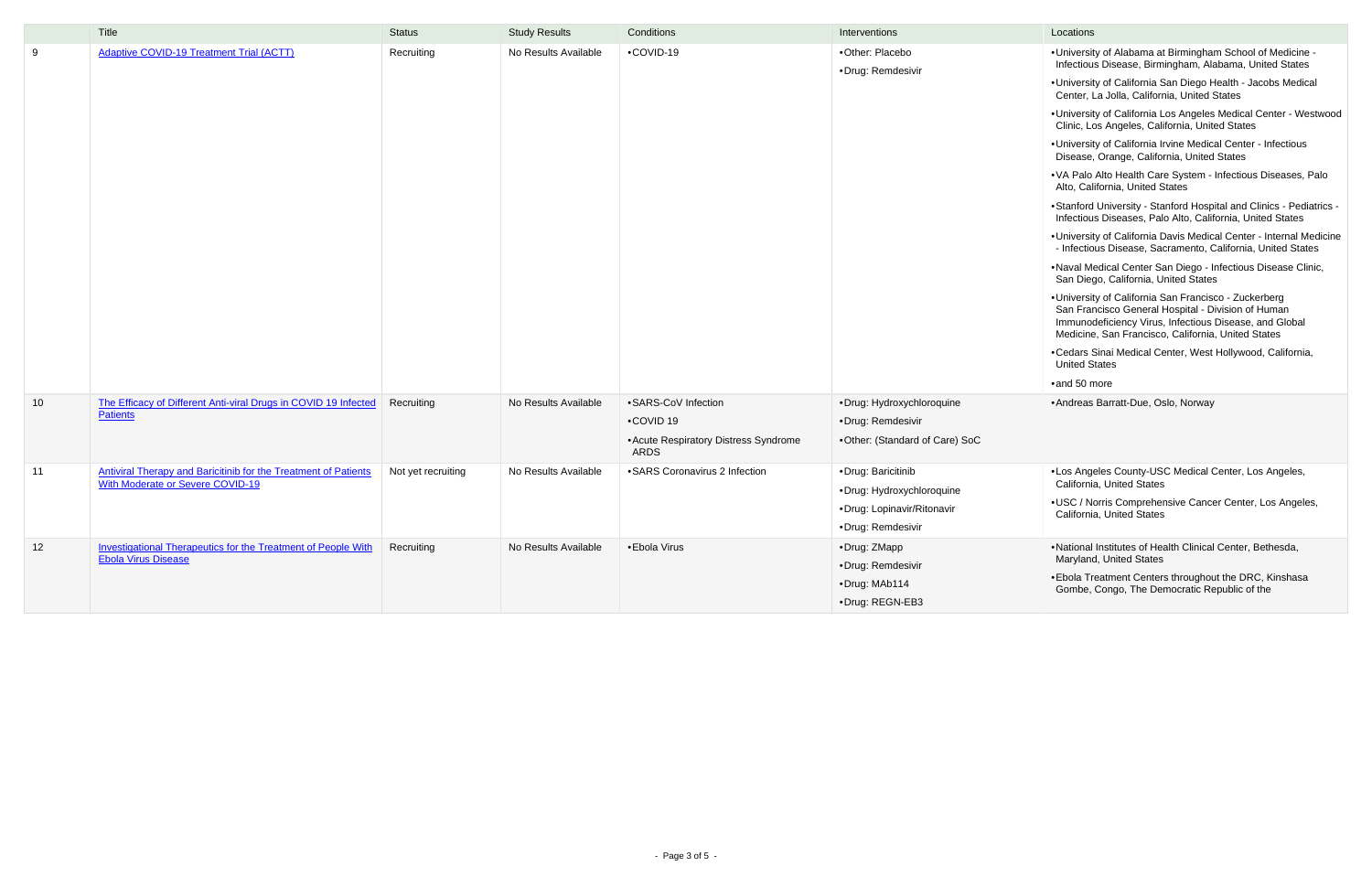|    | Title                                                                                                                    | <b>Status</b>      | <b>Study Results</b> | Conditions                                                                                                     | Interventions                                                                                                                         | Locations                                                                                                                                                                                                                                                                                                                                                                                                                                                                                                                                                                                                                                                                                                      |
|----|--------------------------------------------------------------------------------------------------------------------------|--------------------|----------------------|----------------------------------------------------------------------------------------------------------------|---------------------------------------------------------------------------------------------------------------------------------------|----------------------------------------------------------------------------------------------------------------------------------------------------------------------------------------------------------------------------------------------------------------------------------------------------------------------------------------------------------------------------------------------------------------------------------------------------------------------------------------------------------------------------------------------------------------------------------------------------------------------------------------------------------------------------------------------------------------|
| 13 | <b>Trial of Treatments for COVID-19 in Hospitalized Adults</b>                                                           | Recruiting         | No Results Available | •Corona Virus Infection                                                                                        | •Drug: Remdesivir<br>•Drug: Lopinavir/ritonavir<br>•Drug: Interferon Beta-1A<br>•Drug: Hydroxychloroquine<br>•Other: Standard of care | •Centre Hospitalier Universitaire Amiens-Picardie, Amiens,<br>France<br>•Centre Hospitalier Regional Metz-Thionville, Ars-Laquenexy,<br>France<br>•Centre Hospitalier Régional Universitaire de Besançon,<br>Besançon, France<br>•Centre Hospitalier Universitaire de Bordeaux, Bordeaux, Franc<br>• APHP - hôpital Henri-Mondor, Créteil, France<br>•Centre Hospitalier Universitaire Dijon-Bourgogne, Dijon, Franc<br>•Centre Hospitalier Universitaire de Martinique, Fort De France,<br>France<br>• AP-HP Hôpital Bicêtre, Kremlin-Bicêtre, France<br>•Centre Hospitalo-Universitaire de Grenoble, La Tronche, Franc<br>•Centre Hospitalier Régional Universitaire de Lille, Lille, France<br>•and 24 more |
| 14 | <b>Adverse Events Related to Treatments Used Against</b><br><b>Coronavirus Disease 2019</b>                              | Recruiting         | No Results Available | •Coronavirus<br>·latrogenic Disease<br>• Acute Kidney Injury<br>• ARDS, Human                                  | .Drug: Any drug used to treat Covid-19                                                                                                | • AP-HP Assistance Publique Hopitaux de Paris, Paris, France                                                                                                                                                                                                                                                                                                                                                                                                                                                                                                                                                                                                                                                   |
| 15 | <b>Effect of Treatments in Patients Hospitalized for Severe</b><br><b>COVID-19 Pneumonia: a Multicenter Cohort Study</b> | Recruiting         | No Results Available | •Covid-19<br>$\bullet$ ARDS<br>•Pneumonia                                                                      |                                                                                                                                       | •Centre Hospitalier Intercommunal Robert Ballanger, Aulnay-<br>sous-Bois, France<br>•Centre Hospitalier Intercommunal Le Raincy-Montfermeil,<br>Montfermeil, France                                                                                                                                                                                                                                                                                                                                                                                                                                                                                                                                            |
| 16 | Sarilumab for Patients With Moderate COVID-19 Disease: A<br>Randomized Controlled Trial With a Play-The-Winner Design    | Recruiting         | No Results Available | •COVID                                                                                                         | ·Biological: SARILUMAB                                                                                                                | .VA Boston Healthcare System, Boston, Massachusetts, United<br><b>States</b>                                                                                                                                                                                                                                                                                                                                                                                                                                                                                                                                                                                                                                   |
| 17 | Use of Hydroxychloroquine Alone or Associated for Inpatients<br>With SARS-CoV2 Virus (COVID-19)                          | Not yet recruiting | No Results Available | •Coronavirus Infections<br>•SARS-CoV 2<br>• SARS (Severe Acute Respiratory<br>Syndrome)<br>• Pulmonary Disease | ·Drug: Hydroxychloroquine Sulfate<br>•Drug: Hydroxychloroquine Sulfate +<br>Azythromycin                                              | • Apsen Farmacêutica S.A., São Paulo, Brazil                                                                                                                                                                                                                                                                                                                                                                                                                                                                                                                                                                                                                                                                   |
| 18 | Long-term Use of Drugs That Could Prevent the Risk of<br>Serious COVID-19 Infections or Make it Worse                    | Not yet recruiting | No Results Available | • AMD, ACEi's/ARB Prevent/Worsen Risk of<br>COVID-19 Infection                                                 | •Other: - Synthetic anti-malarial drugs                                                                                               | • Assistance Publique Hôpitaux de Paris - CHU Henri Mondor,<br>Créteil, France                                                                                                                                                                                                                                                                                                                                                                                                                                                                                                                                                                                                                                 |
| 19 | <b>Effectiveness and Safety of Medical Treatment for SARS-</b><br>CoV-2 (COVID-19) in Colombia                           | Not yet recruiting | No Results Available | •COVID-19                                                                                                      | •Drug: Hydroxychloroquine<br>•Drug: Lopinavir / Ritonavir Pill<br>•Drug: Azithromycin<br>•Other: Standard treatment                   | ·Hospital Universitario de Neiva, Neiva, Huila, Colombia<br>•Clínica Reina Sofía, Bogotá, Colombia<br>• Fundacion Cardio Infantil, Bogotá, Colombia<br>• Hospital Universitario San Ignacio, Bogotá, Colombia<br>• Clinica Universitaria Colombia, Bogotá, Colombia<br>·Hospital Universitario Nacional de Colombia, Bogotá, Colombia                                                                                                                                                                                                                                                                                                                                                                          |
| 20 | Serum IL-6 and Soluble IL-6 Receptor in Severe COVID-19<br><b>Pneumonia Treated With Tocilizumab</b>                     | Recruiting         | No Results Available | •COVID-19<br>•Severe Pneumonia                                                                                 | •Drug: Tocilizumab 20 MG/ML Intravenous<br>Solution [ACTEMRA]                                                                         | . University Hospital for Infectious Diseases "Dr Fran Mihaljevic"<br>Zagreb, Croatia                                                                                                                                                                                                                                                                                                                                                                                                                                                                                                                                                                                                                          |
| 21 | <b>Early Short Course Corticosteroids in COVID-19</b>                                                                    | Completed          | No Results Available | •COVID<br>•Pneumonia, Viral                                                                                    | •Drug: Methylprednisolone                                                                                                             | . Henry Ford Hospital, Detroit, Michigan, United States                                                                                                                                                                                                                                                                                                                                                                                                                                                                                                                                                                                                                                                        |

| Interventions                                                 | Locations                                                                                            |
|---------------------------------------------------------------|------------------------------------------------------------------------------------------------------|
| ·Drug: Remdesivir                                             | •Centre Hospitalier Universitaire Amiens-Picardie, Amiens,<br>France                                 |
| •Drug: Lopinavir/ritonavir<br>·Drug: Interferon Beta-1A       | •Centre Hospitalier Regional Metz-Thionville, Ars-Laquenexy,<br>France                               |
| ·Drug: Hydroxychloroquine<br>•Other: Standard of care         | •Centre Hospitalier Régional Universitaire de Besançon,<br>Besançon, France                          |
|                                                               | •Centre Hospitalier Universitaire de Bordeaux, Bordeaux, France                                      |
|                                                               | • APHP - hôpital Henri-Mondor, Créteil, France                                                       |
|                                                               | •Centre Hospitalier Universitaire Dijon-Bourgogne, Dijon, France                                     |
|                                                               | •Centre Hospitalier Universitaire de Martinique, Fort De France,<br>France                           |
|                                                               | • AP-HP Hôpital Bicêtre, Kremlin-Bicêtre, France                                                     |
|                                                               | •Centre Hospitalo-Universitaire de Grenoble, La Tronche, France                                      |
|                                                               | •Centre Hospitalier Régional Universitaire de Lille, Lille, France                                   |
|                                                               | •and 24 more                                                                                         |
| ·Drug: Any drug used to treat Covid-19                        | • AP-HP Assistance Publique Hopitaux de Paris, Paris, France                                         |
|                                                               | •Centre Hospitalier Intercommunal Robert Ballanger, Aulnay-                                          |
|                                                               | sous-Bois, France<br>•Centre Hospitalier Intercommunal Le Raincy-Montfermeil,<br>Montfermeil, France |
| •Biological: SARILUMAB                                        | • VA Boston Healthcare System, Boston, Massachusetts, United<br><b>States</b>                        |
| ·Drug: Hydroxychloroquine Sulfate                             | • Apsen Farmacêutica S.A., São Paulo, Brazil                                                         |
| •Drug: Hydroxychloroquine Sulfate +<br>Azythromycin           |                                                                                                      |
| •Other: - Synthetic anti-malarial drugs                       | • Assistance Publique Hôpitaux de Paris - CHU Henri Mondor,<br>Créteil, France                       |
| ·Drug: Hydroxychloroquine                                     | • Hospital Universitario de Neiva, Neiva, Huila, Colombia                                            |
| •Drug: Lopinavir / Ritonavir Pill                             | •Clínica Reina Sofía, Bogotá, Colombia                                                               |
| ·Drug: Azithromycin                                           | • Fundacion Cardio Infantil, Bogotá, Colombia                                                        |
| •Other: Standard treatment                                    | • Hospital Universitario San Ignacio, Bogotá, Colombia                                               |
|                                                               | • Clinica Universitaria Colombia, Bogotá, Colombia                                                   |
|                                                               | • Hospital Universitario Nacional de Colombia, Bogotá, Colombia                                      |
| •Drug: Tocilizumab 20 MG/ML Intravenous<br>Solution [ACTEMRA] | . University Hospital for Infectious Diseases "Dr Fran Mihaljevic",<br>Zagreb, Croatia               |
| ·Drug: Methylprednisolone                                     | . Henry Ford Hospital, Detroit, Michigan, United States                                              |